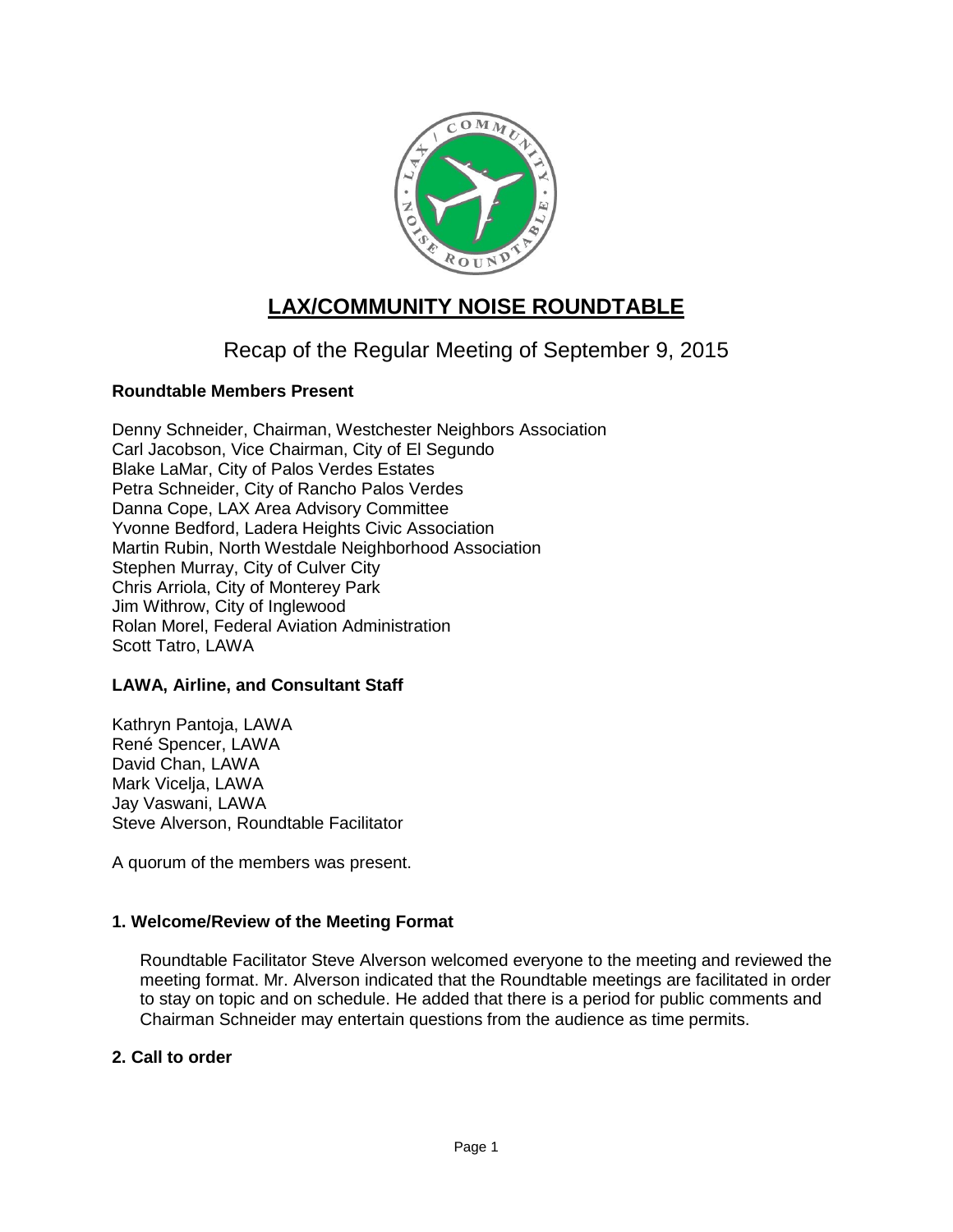Roundtable Chairman Denny Schneider called the meeting to order at 7:00 pm PST in the Samuel Greenberg Boardroom at LAX. During introductions of the Roundtable and audience members, FAA representative Rolan Morel announced that he is retiring and this would be his last Roundtable meeting. Mr. Morel introduced LAX Airport Traffic Control Tower Support Manager Terry Boyle as his replacement on the Roundtable. The Roundtable Members thanked Mr. Morel for his contribution.

# **3. Comments from the Public**

There were no requests to speak during the public comment period.

# **4. LAX Ground Run-Up Enclosure**

Mr. Jay Vaswani, LAWA's Chief of Airport Planning, provided an overview of LAWA's recent Ground Run-up Enclosure (GRE) siting and feasibility study. The purpose of this study was to determine a feasible location at LAX to build the GRE and to assess the GRE's noise reduction performance. The study analyzed a GRE design that would be large enough to accommodate aircraft design group (ADG) VI aircraft.

LAWA's initial focus was to place the GRE in the West Aircraft Maintenance Area, but later considered the entirety of LAX by examining 12 potential sites. These potential sites received a ranking of either low, medium, or high based on a set of evaluation criteria including, but not limited to: existing land use at the site, compatibility of the GRE with future land use plans, proximity of the site to the nearest noise sensitive receptors, and travel distance to and from each site. Of the 12 potential sites, four sites (Sites 1, 2, 7, and 10) had received "high" ratings and were chosen for further evaluation.

Two of the four sites (Sites 1 and 10) that underwent detailed evaluation were eliminated from further consideration for several reasons, including the distance to each site, the need to relocate or eliminate existing uses, and the impact on airfield efficiency. The remaining two sites on the west end of the airfield (Sites 2 and 7) received additional evaluation, including an aircraft noise analysis. The noise analysis showed some increases in noise levels for area northwest of the airport due to the relocation of all high-power run-ups to a single location at LAX. This issue can be resolved by tilting the GRE or extending the GRE's northern wall for the two potential site locations.

LAWA conducted the noise analysis for Sites 2 and 7 using the Community Noise Equivalent Level (CNEL) metric. The analysis examined the noise exposure from GRE runups only and the noise exposure from GRE run-ups plus aircraft in flight. The GRE-only scenario provided a 1.5 to 20 decibel noise reduction over existing run-up conditions. For scenarios that examined the GRE run-ups plus aircraft in flight, the changes in CNEL ranged from only 0 to .5 decibels. The noise analysis results demonstrated that noise exposure levels in the communities near LAX are dominated by the noise generated by aircraft in flight.

Based on the study results, it was determined that LAWA would focus on a GRE capable of accommodating ADG VI aircraft and would evaluate whether further refinements are possible for Sites 2 and 7. The next steps are to present the results to LAWA's executive management team and, if approved, to undertake an environmental review process for Sites 2 and 7. LAWA would also consider refining the operations and policies associated with implementing a GRE at LAX.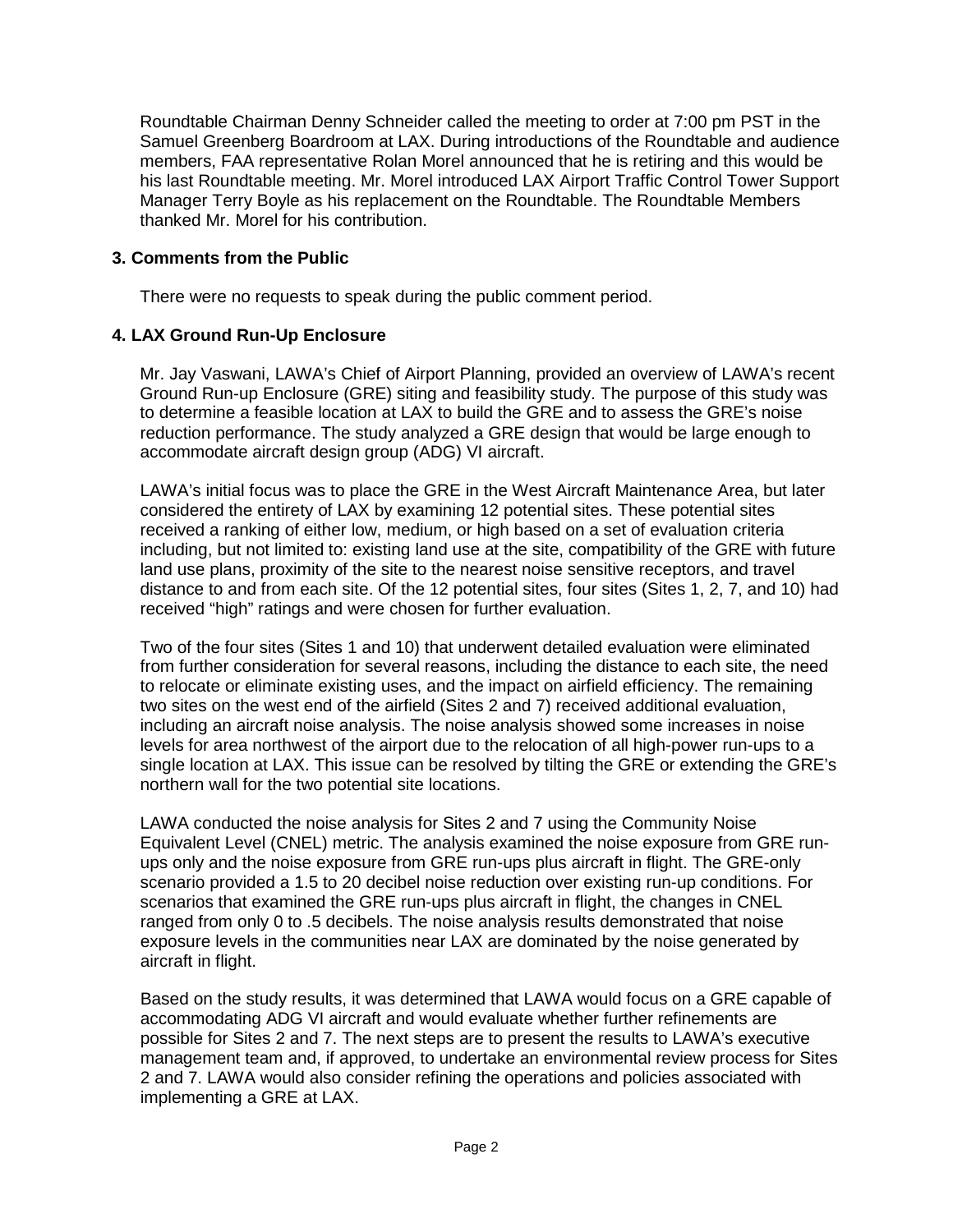A member asked whether run-ups conducted in the GRE are associated with takeoffs or with maintenance. LAWA staff said the GRE would be used for conducting run-ups associated with maintenance activities.

An inquiry was made on how the GRE noise analysis accounted for such positive noise reduction results. LAWA representative indicated that the study assumed all of the run-ups would be conducted in the GRE, whereas currently all of the run-ups are conducted in the open without the benefit of a GRE. About 60 to 70 percent of engine run-ups are conducted by United and American Airlines. A follow-up question was asked on whether the run-up noise modeling accounted for the effects of the local inversion layer. LAWA indicated that it would need to check to see if the noise modeling accounted for an inversion layer and report back to the Roundtable.

A member inquired on whether LAWA had looked into fully enclosed hush houses. LAWA staff responded that the team considered a range of possible facilities and an enclosed facility was deemed infeasible for commercial jet aircraft due to the high volume of air flow that needs to enter the engines. In addition, aircraft need to perform engine run-ups facing into the wind, which is why the entrance to the GRE does not have walls.

An inquiry was made as to whether the current nighttime curfew on run-ups would continue after installing the GRE. LAWA responded that the study examined the full range of GRE uses and was hopeful that the current run-up rules would continue.

In responding to inquires about the quantity, size, and location of the GRE, LAWA indicated that the current noise variance includes a condition that requires LAWA to design two GREs at LAX. The current study examined the feasibility of one GRE for now. One GRE can accommodate up to 90 percent of the run-ups at LAX but consolidating all of the run-ups into one location could be more of an issue. A GRE that is sized to accommodate an ADG VI aircraft takes up a great deal of space. A below-grade GRE site would require a very long ingress/egress ramp and there is simply not sufficient space at LAX to install one.

The complete presentation on the LAX Ground Run-up Enclosure can be found on the Roundtable webpage at [http://www.lawa.org/LAXNoiseRoundTable.aspx.](http://www.lawa.org/LAXNoiseRoundTable.aspx)

# **5. LAX Runway Safety Area Update**

Mr. Mark Vicelja, P.E., Project Manager of LAWA's Runway Safety Area Program, provided an update on the ongoing Runway Safety Area projects at LAX. The Runway Safety Areas (RSA) are defined surfaces surrounding the runway designed to reduce the risk of damage to airplanes in the event of an undershoot, overshoot, or excursion from the runway. The FAA dimensional requirements for RSA are 1,000 feet by 500 feet at the runway ends and 250 feet from the runway centerline. All airports are required to meet FAA's minimum RSA standards by December 31, 2015.

With four different runways to bring into compliance and the volume of traffic LAX handles on a daily basis, LAWA must work on one runway at a time. As such, some RSAs will still be under construction after 2015. LAWA will temporarily issue declared distances on runways with RSA constructions occurring after 2015 in order to meet RSA requirements.

The status of the RSA work on each runway is as follows: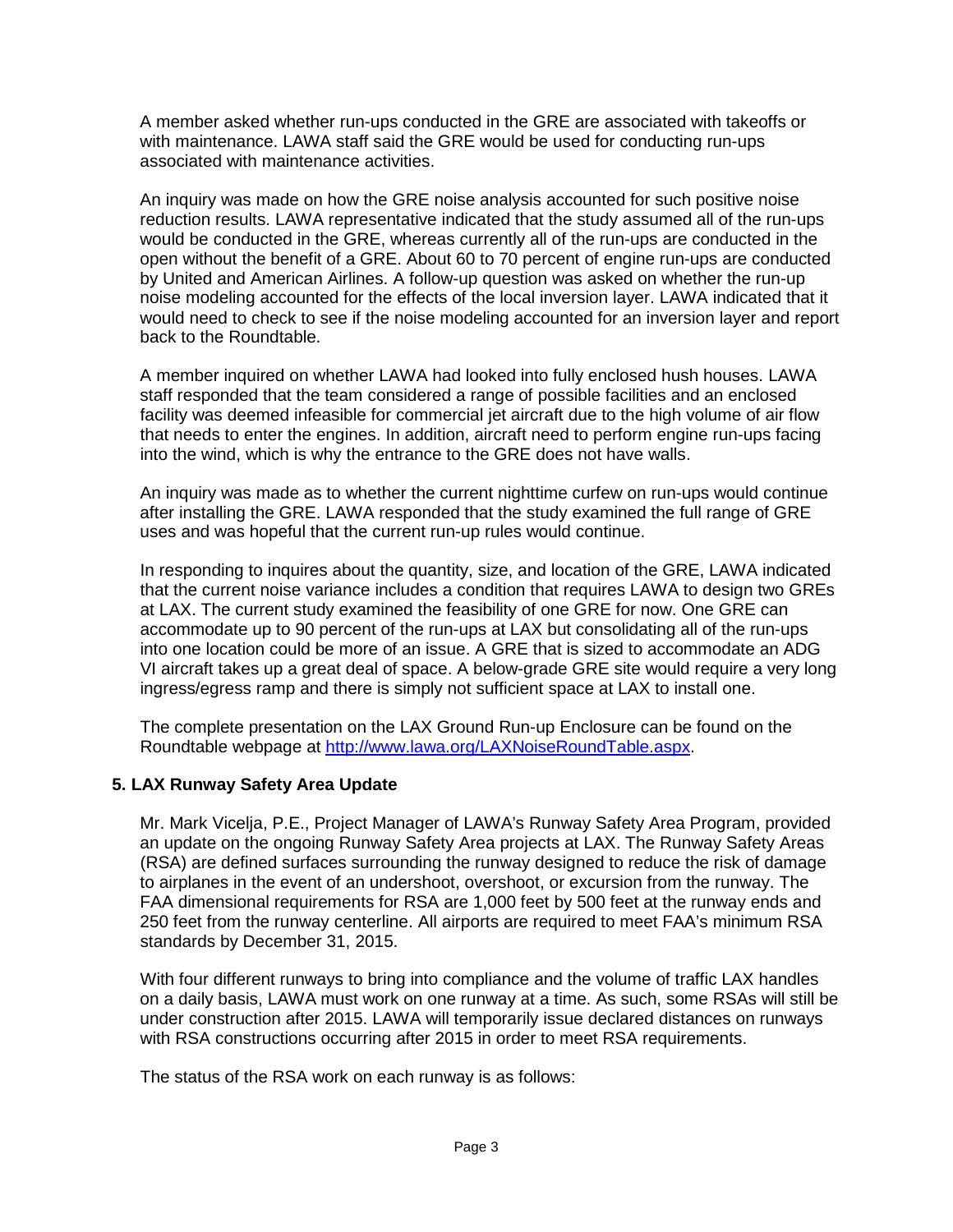- Runway 7R-25L RSA and Temporary Repair was completed in April 2015.
- Runway 6L-24R RSA and Rehabilitation Work is currently under construction with completion scheduled for October 2015.
- Runway 6R-24L RSA is scheduled to begin in November 2015 and be completed by October 2016.
- Runway 7L-25R RSA and Rehabilitation Work is in the final design stage and construction is scheduled from October 2016 through June 2017.

LAWA indicated the remaining RSA work would not require the full closure of any of the north airfield runways moving forward. The future work associated with the Runway 6R-24L RSA may require shortening the runway by using declared distances to allow aircraft to continue operating on the runway during construction.

The Runway 7L-25R RSA work would also require the runway to be shortened for threeand-a-half months beginning around October or November of 2016 and then closed for four months beginning in the January or February 2017 timeframe.

The cost for the various RSA improvements at LAX is approximately \$250 million.

In responding to inquiries relating to the Argo Ditch, LAWA indicated that the Argo Ditch located just north of the airport will remain in the same location, but it is being enclosed in a reinforced box structure. The water in the box culvert will continue going into the storm drain system.

An inquiry was made as to how many incidents there have been of aircraft overshooting a runway at LAX. FAA representative said that he was aware of a DC-10 aircraft going off of the end of Runway 6R.

A member asked if any of the runways were equipped with EMAS.<sup>[1](#page-3-0)</sup> LAWA indicated that EMAS was not used for any of the LAX RSA projects.

The complete presentation on the Runway Safety Area Update can be found on the Roundtable webpage at [http://www.lawa.org/LAXNoiseRoundTable.aspx.](http://www.lawa.org/LAXNoiseRoundTable.aspx)

LAWA Representative Scott Tatro provided a presentation on operations relating to the Runway Safety Area Improvement Project for Runway 6L-24R. The presentation included a description regarding the nature of a go-around and statistics for go-around operations. The noise concern is go-arounds that do not maintain runway heading as aircraft fly over residential communities at low altitudes. These operations occur at LAX as the FAA directs aircraft performing a go-around off of runway heading to maintain safe separation from another nearby aircraft.

LAWA explained that LAX's preferential runway use policy for noise abatement encourages departures on the inboard runways and arrivals on the outboard runways. When all four runways are available and used in this manner, there is less likelihood of traffic conflict on the runway. However with the northernmost runway, Runway 6L-24R, closed during the RSA construction, LAX is operating with only three runways and requires Runway 6R-24L to handle both arrivals and departures, which increases the potential for go-arounds.

<span id="page-3-0"></span> $1$  Engineered Material Arresting System.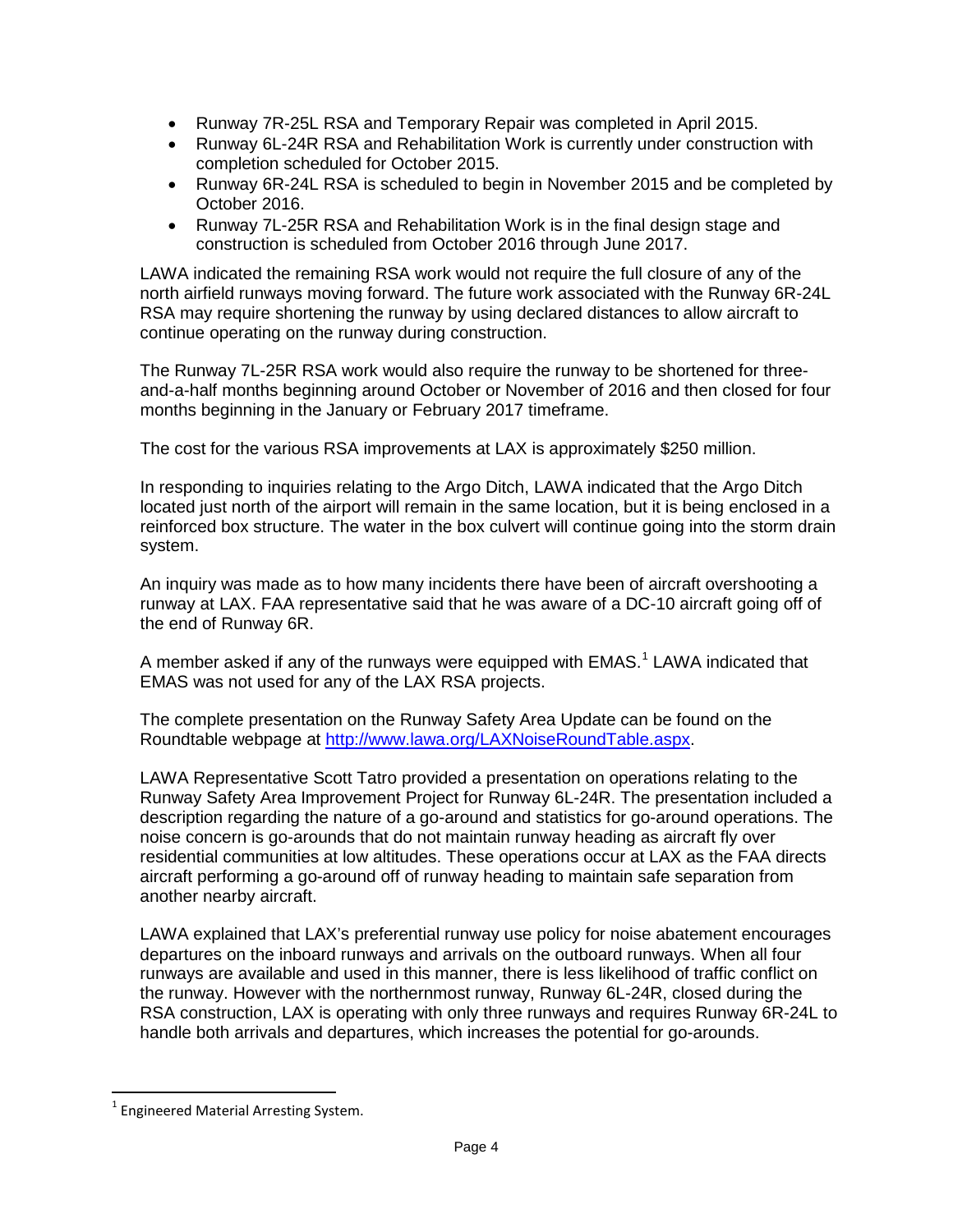LAWA provided statistics that indicate go-arounds not maintaining runway heading had increased significantly during the RSA runway closure with "departure traffic on the runway" as the primary reason responsible for the greatest number of go-arounds during the Runway 24R closure. Statistics for runway use also show that the south runway complex is picking up additional arrival and departure operations because of the closure of Runway 6L-24R.

LAWA believes the worst is over, in terms of go-arounds not maintaining runway heading, as aircraft operations will begin to decrease moving into fall and LAWA is on schedule to open Runway 6L-24R by October 18, 2015, if not sooner.

A member inquired about the doubling in the number of go-arounds when comparing November 2014 to May 2015. LAWA explained that there has always been a fluctuation in the number of go-arounds as these are unplanned operations.

A member asked if TRACON selects the arrival runway. The FAA representative said that the LAX Tower works with the approach controllers to bring arriving aircraft to the appropriate runway complex. He further explained that there are rules for maintaining separation between departing and arriving aircraft. A go-round is an unplanned event that may cause controllers to direct aircraft to deviate from the normal course to maintain separation standards. In that situation, aircraft may fly a divergent heading of 15 degrees, which puts the aircraft over the community.

Due to the fact that go-around results in aircraft flying low over a great deal of residents, a member was inquiring whether the FAA can work with the pilots to improve the performance of departing aircraft or to delay the arrivals as a way to minimize go-around operations. Several members noted that the FAA expects the pilot to be ready for takeoff after receiving the takeoff clearance, and in most cases, the aircraft will takeoff promptly after receiving the clearance. Sometimes unexpected issues will come up that require the pilot to resolve before the aircraft can takeoff. In terms of delaying the arrivals, the FAA LAX Tower is already requesting the arriving aircraft to be separated by five miles in trail. Delaying the arrivals further may increase overflights over Monterey Park.

The complete presentation on the Runway Safety Area Improvement Projects and Related Operations can be found on the Roundtable webpage at [http://www.lawa.org/LAXNoiseRoundTable.aspx.](http://www.lawa.org/LAXNoiseRoundTable.aspx)

## **6. Update on the FAA Radar Data Feed**

LAWA staff member Kathryn Pantoja provided a follow up on an August 2015 e-mail blast to the Roundtable members regarding the loss of the FAA Automated Radar Terminal System (ARTS) radar data feed that provides the flight track, altitude, and aircraft identification information for LAWA's ANOMS and WebTrak systems. The FAA has informed LAWA that the ARTS radar data feed is scheduled for termination on September 30, 2015. This would require LAWA to obtain the data from alternative sources.

LAWA has been investigating various alternative radar data sources including the FAA's National Offload Program (NOP) to replace the ARTS data source. The normal delay for receiving NOP data is eight hours with the possibility of reducing the delay down to three hours. This delay is still significantly longer than the 21-minute delay associated with the current radar data on WebTrak.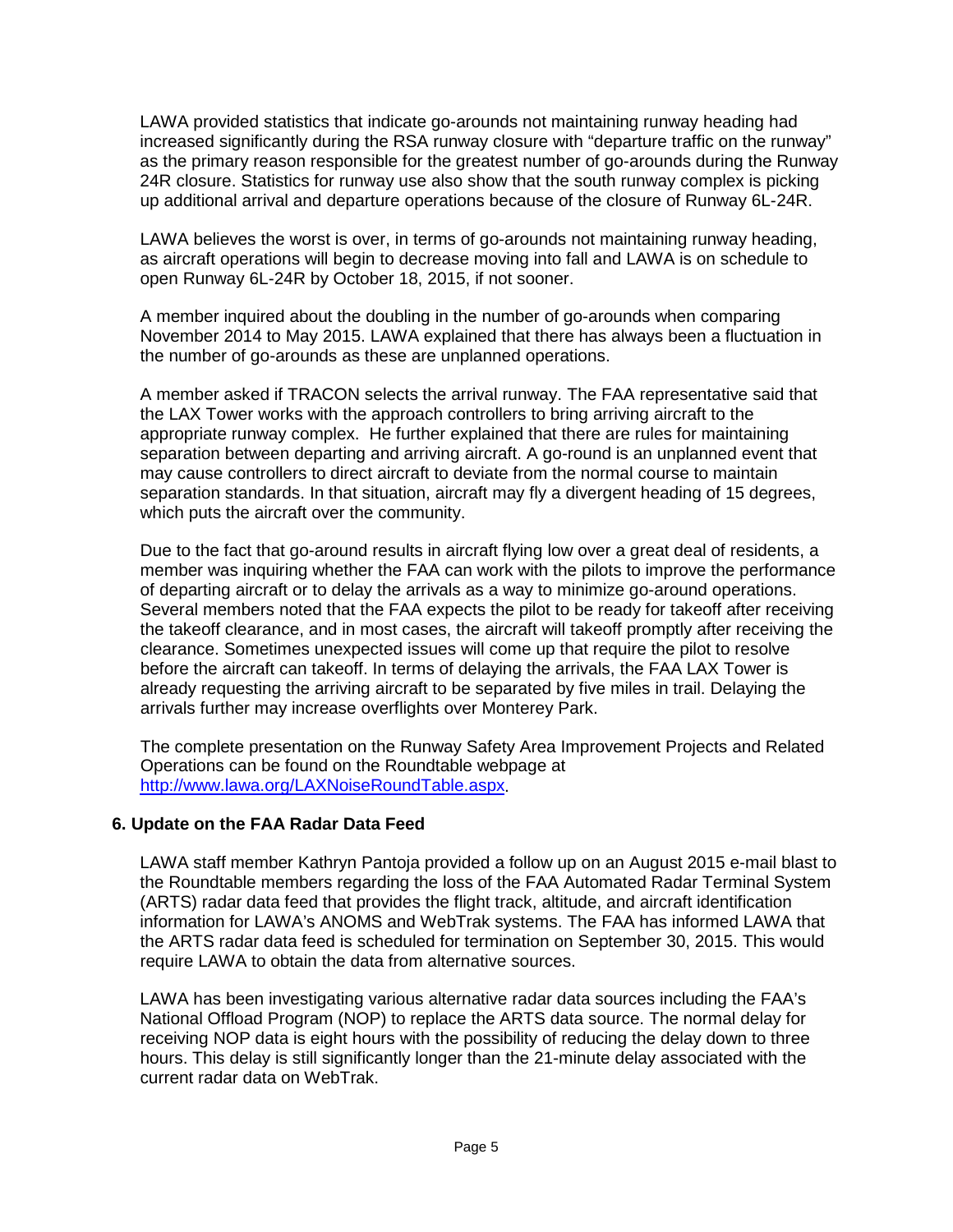LAWA also looked at using PASSUR data to replace the ARTS data feed since LAWA is currently using PASSUR data to serve as a backup to the ARTS data. The PASSUR data can be used as a feed to WebTrak, but the data quality for PASSUR is not as accurate or as complete as the ARTS data. Therefore, LAWA plans on using the FAA NOP data when the current system is switched off.

LAWA reported that using the NOP data feed is an intermediate solution until the FAA has all of its data come through its System Wide Information Management (SWIM) system in 2016. Once the SWIM data feed is available, LAWA may be able to return to a 21-minute delay on WebTrak.

A member asked why the FAA would not allow LAWA to keep the ARTS data feed until the SWIM data connection is available. LAWA staff responded that the FAA has already given LAWA several extensions. The Southern California TRACON has now completed testing on a more secure system, so they are ready to turn off the ARTS Gateway data feed.

Member Petra Schneider asked if the Roundtable could look at the radar data on a more granular basis. Mr. Tatro said that the ARTS data represents the best flight track and operations data available. The accuracy of the data is very good for the purposes for which LAWA uses them. He said LAWA would take member Schneider's request under consideration.

# **8. Statistical Update on Aircraft Operations**

LAWA staff member David Chan started off the presentation by reviewing the annual aircraft operations at LAX from 1994 through 2014, indicating that the total passengers using LAX reached 70.6 million in 2014, surpassing the previous high of 67.3 million in 2000. On the other hand, aircraft operations in 2014 were approximately 636,000, which are down from the high of approximately 783,000 in 2000. The reason for this trend is that airlines are carrying more passengers per flight and the average aircraft size is getting larger. As a result, the airlines at LAX are operating fewer flights while increasing the load factor than in previous years.

## **Work Program Item A6: Improperly Flown LOOP Departures**

**Description:** The LOOP departure procedure directs aircraft on westerly departures to turn back and re-cross the shoreline at the LAX VOR at or above 10,000 ft. to head to eastern destinations.

Mr. Chan then reviewed LOOP departures that did not meet the minimum altitude requirement of 10,000 feet when re-crossing the shoreline. On an annual basis, the number of LOOP Departures not meeting the minimum altitude is declining due to newer aircraft having improved climb performance. There is a recurring trend with the loop operations: the number of aircraft flying under 10,000 feet at the shoreline tends to increase during the summer months when temperatures are higher, which degrades aircraft climb performance. Most aircraft are at altitudes between 10,000 and 15,000 feet when they re-cross the shoreline.

SkyWest Airlines has the most LOOP Departures not meeting the minimum altitude. Further research is needed to determine the cause.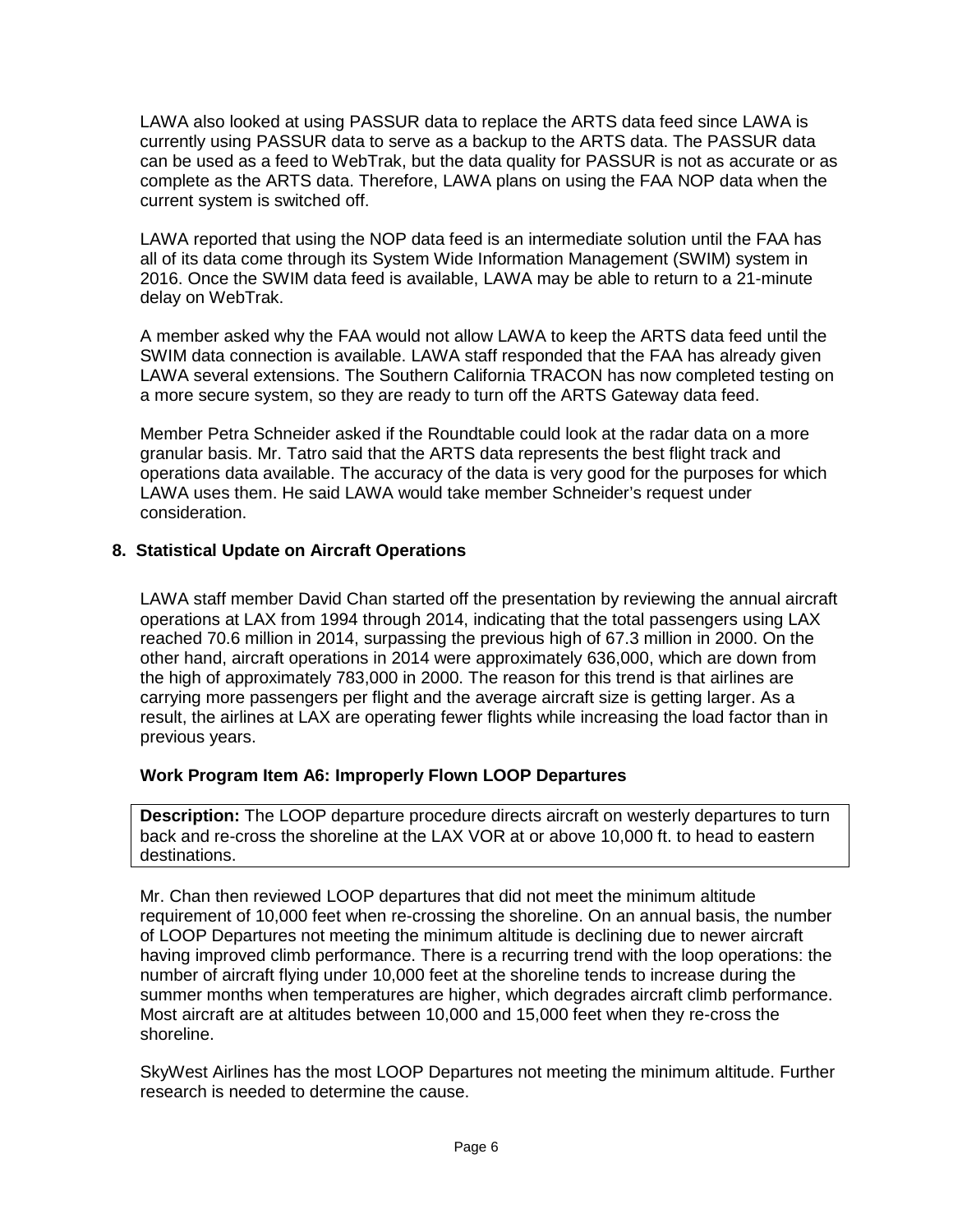# **Work Program Item A8: Aircraft Arrivals Outside Regular Approach Paths (Short Turns)**

**Description:** The short turn procedure refers to jet arrivals on the north downwind leg that turn to base leg and final prior to reaching the Harbor Freeway. This operation usually increases when a high-visibility condition exists and/or when the north arrival traffic is light. Conversely, short turn operations decrease when there is an increase in traffic and/or when there is a low-visibility condition. The short turn is also inversely related to the Extended Downwind Approach.

Mr. Chan indicated that since 2009, Short Turn operations have been declining on an annual basis, reaching an all-time low in 2014. Short Turns are at the lowest level during the so-called June-Gloom periods of low visibility in the Los Angeles Basin. In July 2015, there were just 12 short turns. SkyWest has the most Short Turns during the past year because it has the most north arrivals.

Member Murray asked how Short Turns are initiated. Mr. Chan said that after the air traffic controller issues a clearance for a visual approach, the pilot has the discretion to initiate the turn, with some turning prior to reaching the harbor freeway.

Member Murray asked whether aircraft that are issued clearance for a visual approach descend to 2,500 feet before making the turn onto final. Member LaMar said that aircraft must remain above the glide slope. Mr. Morel added that issuing the visual approach is a time saver and reduces controller workload, because once the visual approach is issued, the pilot is responsible for maintaining separation from other aircraft.

Member Schneider asked, since there are so few Short Turns, why the Roundtable looked at them. Mr. Chan indicated that there are few Roundtable members who are still interested in monitoring this operation.

## **Work Program Item A7: Extended Downwind Approach**

**Description:** Aircraft arriving to LAX from the west and the north utilize an extended downwind approach at times causing aircraft to overfly Monterey Park and neighboring communities at low altitudes. Usually, the greater the number of north arrivals, the greater the need for aircraft to travel further east on the downwind leg. Weather conditions that produce low visibility can also cause this operation to increase as the FAA would need to increase the separation distance between aircraft for safety.

Mr. Chan reviewed the annual trends for the Extended Downwind Approach noting that this operation reached a peak in 2007 due to construction on the south airfield complex. The Extended Downwind Approach also corresponds to the overall increase in traffic at LAX for recent years. Month-to-month statistics for the past 13 months showed that the number of Extended Downwind Approaches was at the highest in July 2015 with weather and runway closure (RSA project) contributing to the increase.

There is an inverse relationship between Short Turns and Extended Downwind Approaches: when one is up the other is down. A comparison of the aircraft altitudes over Monterey Park for one month for the past three years indicates the altitudes have remained the same with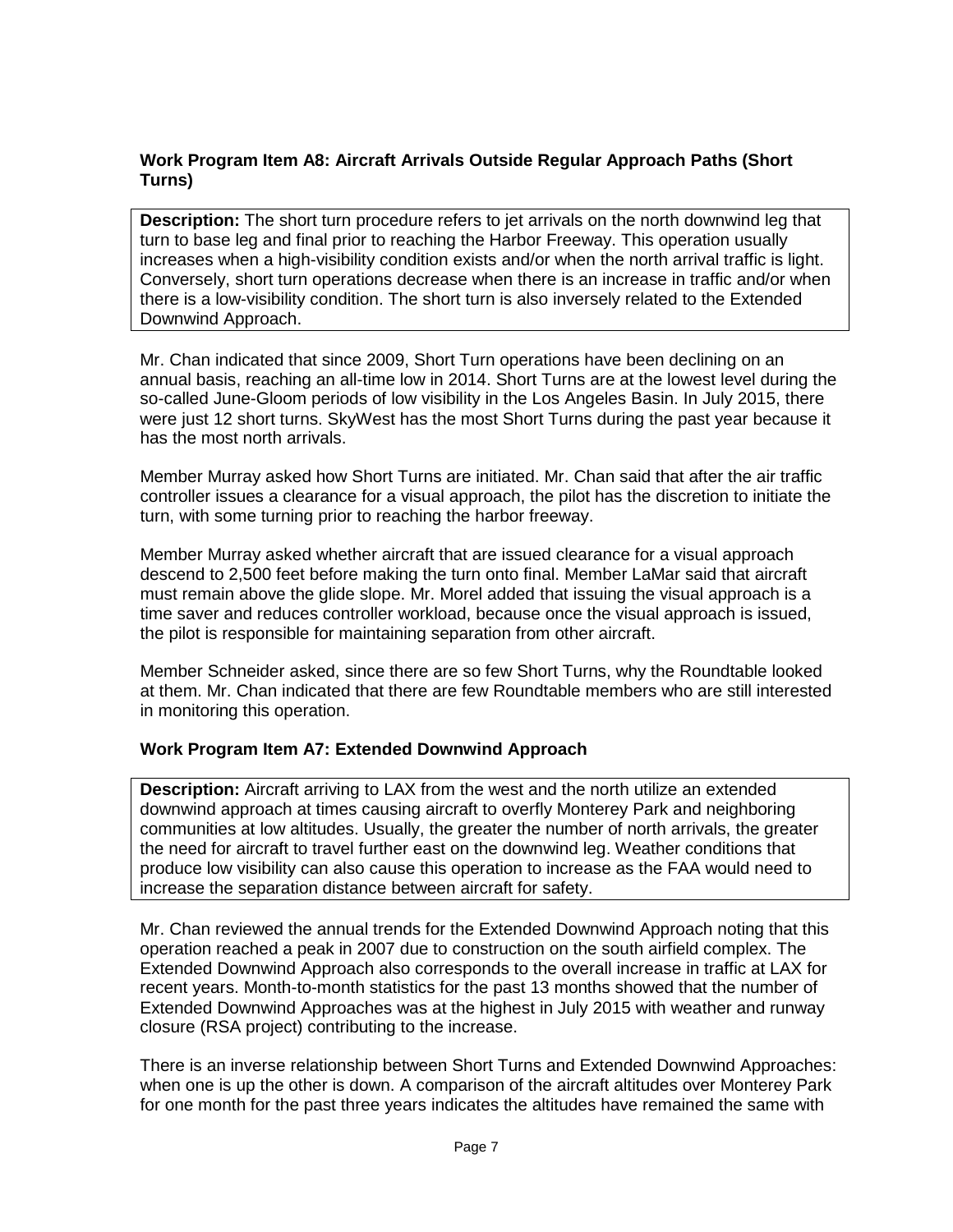the majority of the aircraft flying between 2,400 and 4,000 feet. The peak periods for Extended Downwind Approaches are also very similar for the past three years with the peak occurring between 8 and 9 a.m. in the morning and between 8 and 9 p.m. at night. SkyWest also has the most Extended Downwind Approaches because it has the most north arrivals.

Ms. Pantoja said that LAWA has received more noise complaints recently from areas further east of LAX including Whittier and La Habra Heights because aircraft were being pushed further east over these areas before turning to the west for arrival at LAX due the north runway closure for the RSA project.

The complete presentation on the Statistical Update on Aircraft Operations can be found on the Roundtable webpage at [http://www.lawa.org/LAXNoiseRoundTable.aspx.](http://www.lawa.org/LAXNoiseRoundTable.aspx)

# **10. Aviation Noise News Update**

Mr. Alverson reviewed several recent aviation noise news items for the Roundtable including articles:

- Regarding statements by U.S. Transportation Secretary Anthony Foxx expressing doubt that a long-term funding bill will be passed by Congress before the September 30, 2015 federal fiscal year deadline.
- Noting that Boeing had finalized the design for the 777-9, a 400-plus seat variant of the current 777 that will go into production in 2017.
- Stating that FedEx hosted a NextGen summit for more than 50 airlines and vendors at its Memphis operations center to help them prepare for the transition to NextGen technology by January 1, 2020.
- Indicating that total passenger growth at LAX for the period between July 2014 and July 2015 was being driven by the 12 percent growth in international passengers, while aircraft operations during that same period grew by less than one percent.
- Regarding Chicago Mayor Rahm Emanuel's plan to address growing community concerns about Chicago's O'Hare International Airport aircraft noise levels.
- Regarding an announcement by the National Academy of Sciences regarding the 17 approved projects for the Airport Cooperative Research Program for Fiscal Year 2016; none of the approved research projects were directly related to aircraft noise.

Mr. Alverson closed the presentation by reviewing the six ongoing ACRP research projects focused on noise and their estimated completion dates.

The complete Aviation Noise News Update presentation can be found on the Roundtable webpage at [http://www.lawa.org/LAXNoiseRoundTable.aspx.](http://www.lawa.org/LAXNoiseRoundTable.aspx)

## **11. Roundtable Member Discussion**

Member Petra Schneider requested that LAWA report back on its progress on obtaining information on the Airbus A-320 vortex generator.

Mr. Chan mentioned that the UC Davis Aviation Noise Symposium is scheduled from February 28 to March 2, 2016 and that LAWA sends a representative from the LAX Area Advisory Committee or the Roundtable to the Symposium on alternating years. Next year is the Roundtable's turn to send a Roundtable member. He asked the Roundtable to think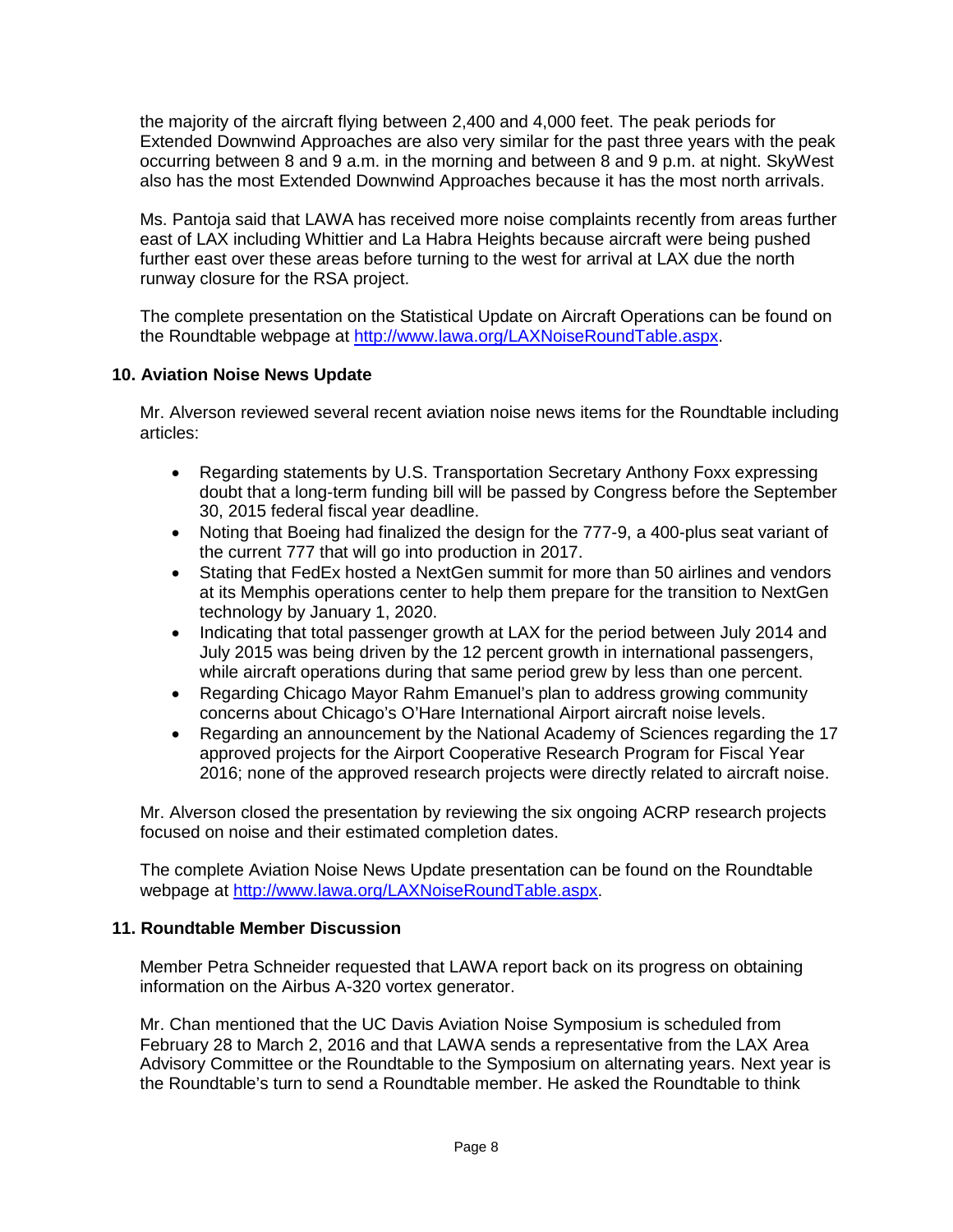about who they would like to send, so a decision can be made by the next Roundtable meeting.

Member Rubin asked if the Roundtable could get an update from the FAA on their efforts to deconflict LAX and SMO departures.

Mr. Tatro noted that the comment period for the Southern California Metroplex had been extended another 30 days.

Member Murray thanked Mr. Tatro and Chairman Schneider for attending a community meeting in Culver City on aircraft noise. He added that he had received all of the data he had requested from the FAA regarding the Metroplex Environmental Assessment.

Member Petra Schneider asked if LAWA could provide a flow diagram on noise complaints and what causes them. Mr. Tatro said LAWA would be open to having a discussion about LAWA's noise complaint review process. He added that LAWA Noise Management staff are very familiar with the operations at LAX and other area airports and have a good idea about which operations cause noise complaints. Member Petra Schneider said that while it is good for LAWA staff to have this process in their heads, it would be helpful for the Roundtable to hear about how complaints are processed. Mr. Tatro said that LAWA could give a presentation to the Roundtable about its noise complaint handling process.

Member Cope noted that the next regularly scheduled Roundtable meeting falls on the Veteran's Day holiday. Mr. Chan reminded members that earlier in the year, the Roundtable had voted to move the November 2015 meeting to Tuesday, November 10, 2015.

## **12. Review of Roundtable Action Items**

Mr. Alverson reviewed the following Roundtable actions taken and member requests made during tonight's meeting:

#### **Formal Action Items**

None.

## **Requests from Members**

Member Petra Schneider requested that the radar data be analyzed on a more granular basis to allow a better understanding on the accuracy of the data. LAWA representative Scott Tatro said LAWA would consider the request.

Member Petra Schneider requested an update on the A320 vortex generator outreach effort. LAWA staff member David Chan said he would provide an update at the November 10th Roundtable meeting.

Member Petra Schneider requested a flow diagram of LAWA's current noise complaint review process to gain a better understanding of the relationship between aircraft operations and noise complaints. She indicated that there is an opportunity to identify specific operational trends from the noise complaint data and to explore options to minimize those specific operations that cause multiple complaints. LAWA representative Scott Tatro said, as